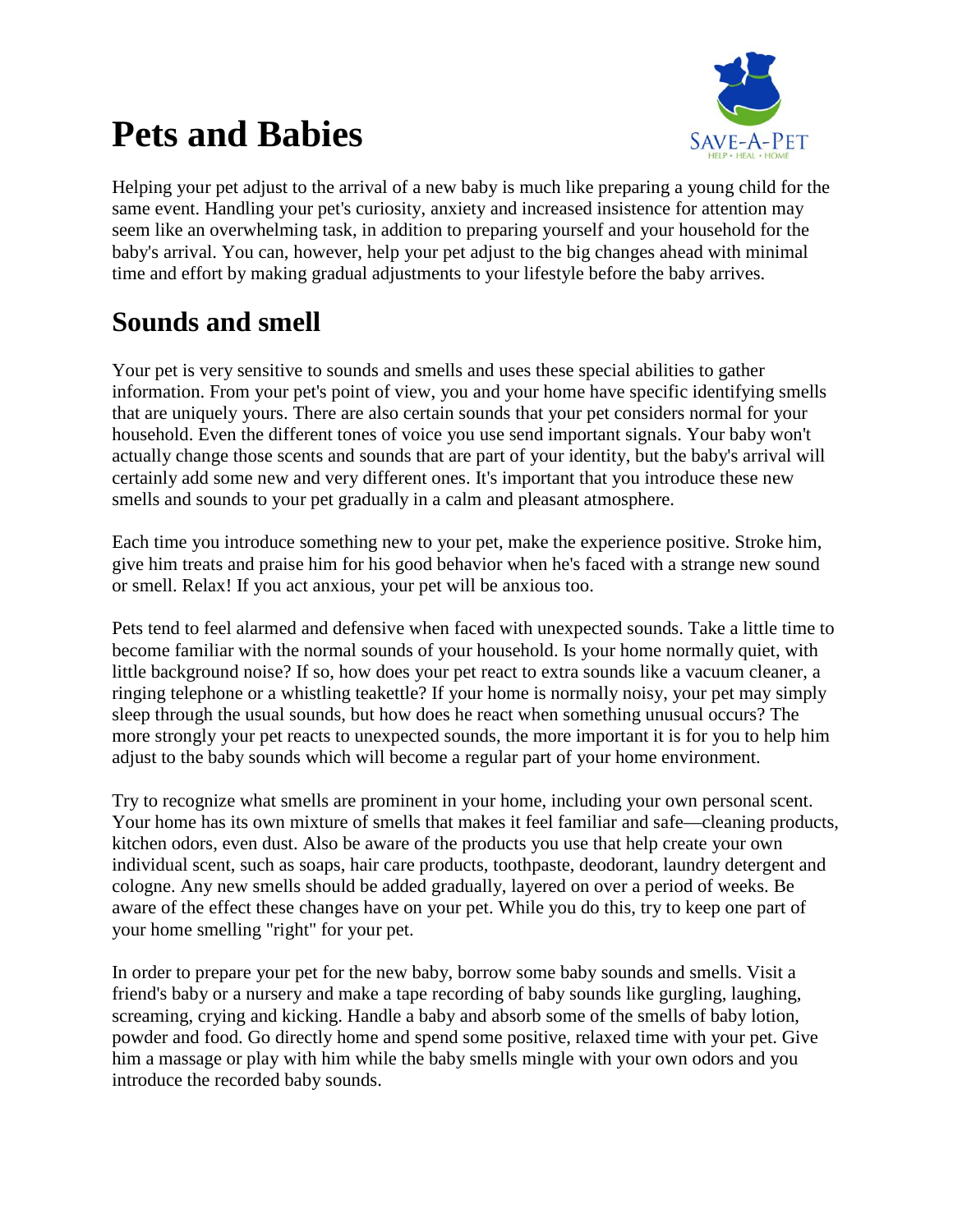Start out with the volume turned fairly low and if your pet doesn't react strongly to the sounds, gradually increase the volume to a normal level. As you play the tape, look at your pet and speak calmly, using your pet's name. Smile! It adds a special tone to your voice that helps your pet relax. Repeat these sessions daily until the baby's arrival. After a week or so, add the actual sources of the odors to the sound-and-smell sessions with the supplies you'll be using for your own baby. Think about your pet's perspective. How does a baby bottle smell when it's freshly sterilized? When it's dirty? Borrow a dirty diaper and let your pet become accustomed to that smell, too.

Borrow a baby! After a few weeks, combine baby sounds and smells (which should be familiar to your pet by now) with the bustle and attention of a visiting baby. This is an excellent dress rehearsal for the extra visitors and attention you and your baby will receive during the first few weeks after delivery.

After you bring your baby home, be aware of the ways you use your voice. Do you only speak to your pet with negative tones when the baby's in the room ("no," "off," "don't," "stop")? If so, your pet will certainly connect unhappy feelings with the baby's presence. While you hold your baby, smile at your pet and use his name. Give your pet a small treat when the baby is fed to distract your pet from the smell of the baby's food. Make time with the baby a pleasant time for your pet as well.

#### **Environment**

If you'll be redecorating or rearranging your home, do it long before the baby arrives. With your supervision, let your pet explore any off-limits areas, then exclude him from these areas before the baby arrives. Screen doors are excellent, inexpensive barriers for off-limits areas like the baby's room. Your pet can still see, smell and hear all the action and so can you. If an off-limits room has been a favorite area for your pet, this will be a major change for him. Move his favorite things from that room into another area, if possible in the same arrangement.

To boost your pet's confidence, establish a private, comfortable place that your pet can use as a safe retreat. Select an area you can close off, if necessary. The safe-zone should include a water bowl, a nest composed of a soft towel or your pet's bed and some worn, unwashed clothing with your smell on it. If your pet is a cat, you should include a litter box in this area also.

Your pet can choose to retreat here, or you can choose to confine him to this safe zone when things get extra hectic. Spend some positive time with your pet in this area every day, and if he must be confined for an hour or so, it mustn't seem like punishment. During the transition, respect your pet's need for rest and privacy. This will become especially important when your baby reaches the crawling stage. In addition to a safe-zone, cats should also have access to plenty of escape routes, hiding places and perches.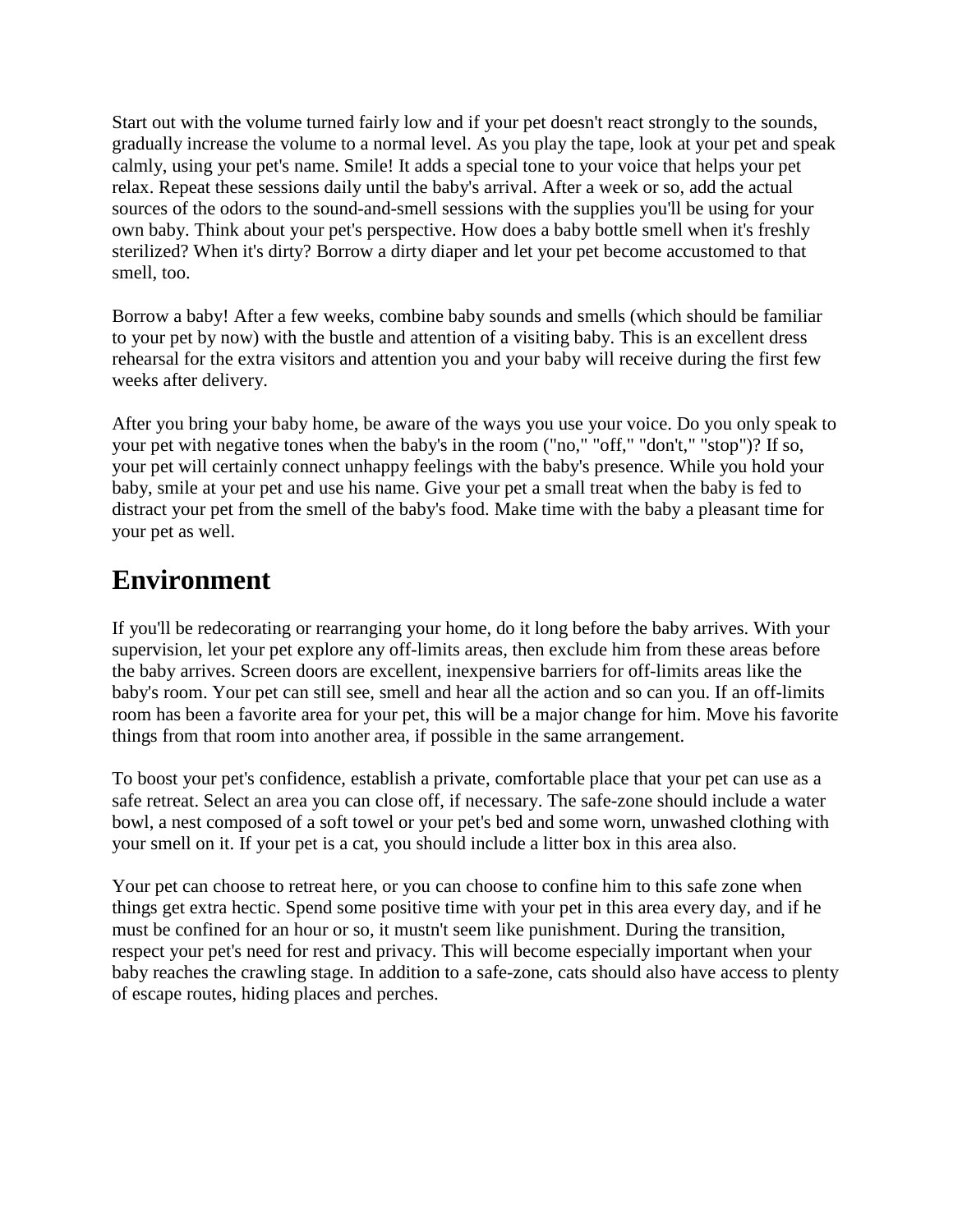# **Routine**

Routine is important to pets because they need to know what to expect. Think ahead and gradually begin establishing new routines early on. Include in your adjusted schedule at least once a day, quality time for just you and your pet, with no competition for your attention. This non-baby time is very important for your pet and for you! Some of the changes in your post-baby routine won't be permanent, like getting up at all hours of the night. Help your pet handle temporary schedule adjustments by ignoring any extra attention-getting ploys used at those times. Try to get back to your normal routines as soon as possible.

# **Social order**

The first priority for an animal faced with a new family member is to determine who will be top dog (or cat) in the relationship. Dogs and cats live by an unwritten code of ranking in their relationships. For most dogs and cats, it isn't really important which one comes out on top, only that the rank be decided.

Whether you have one pet or several, your own position in the family's social order should be clear—you must always be the top-ranking animal in your family. This will be especially important as your baby's arrival approaches. When your position as leader of the family is secure and it's clear that the baby belongs to you, your pet should not challenge the baby's important rank in your home.

If your pet is very protective of you or your home, is a little pushy about food and toys, has been known to behave aggressively toward other animals and/or challenges your rank as leader, then you probably have a dominant pet. In this situation, it's especially important that family rank and household rules be firmly established before your baby's arrival. You may need to seek the help of an [animal behavior specialist.](http://www.paws.org/select-trainer.html)

## **Rules and training**

Reinforce house rules and manners to remind your pet that you are the leader in your family. If your pet hasn't learned basic manners or obedience commands, now is the time to start. Train your dog to sit and lie down on command. This physical control will be especially important when your arms are filled with your baby and various baby paraphernalia.

Be sure that your pet understands when (if ever) jumping onto people or things is appropriate. If cats have always had access to any surface in your home (counters, tables and so forth) you need to decide which places will be off-limits after the baby's arrival. Start training your pet now to discourage him from jumping onto those places. Be considerate, though, and be sure to allow your cat access to some high-up places in your home. Dogs should only be allowed to jump when specific permission is given.

If your pet likes to spend time in your lap, teach him to ask permission before jumping up. You don't have to eliminate lap-time completely, just limit access to those times when you can give